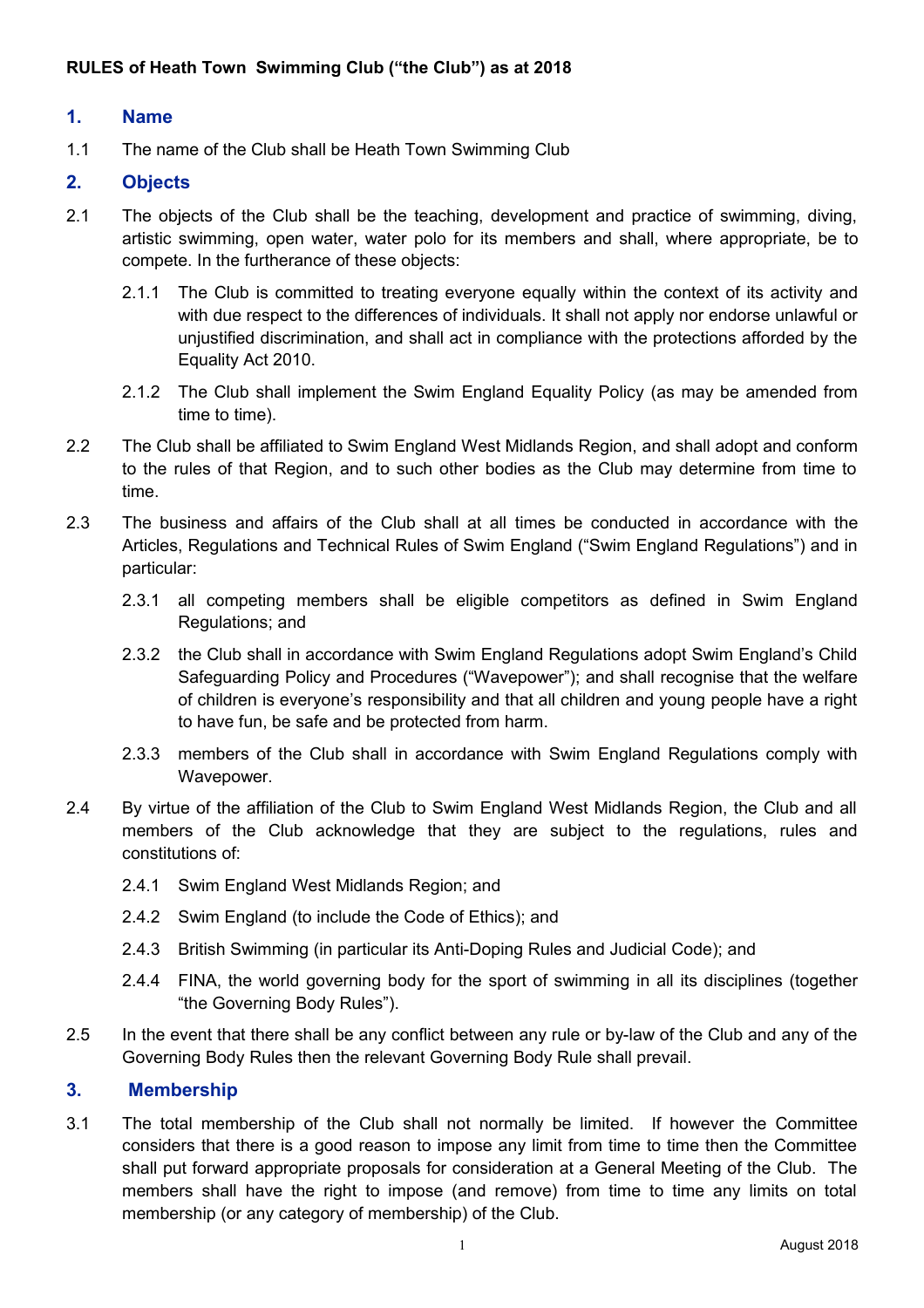- 3.2 All persons who assist in any way with the Club's activities shall become members of the Club and hence of Swim England and the relevant Swim England membership fee shall be paid. Assisting with the Club's activities shall include, but not be restricted to, administrators, associate members, voluntary instructors, teachers and coaches, Committee members, helpers, Honorary members, life members, Officers, patrons, Presidents, technical and non-technical officials, temporary members, Vice Presidents and verifiers or tutors of Swim England's educational certificates.
- 3.3 Paid instructors, teachers and coaches who are not members of the Club must be members of a body which accepts that its members are bound by Swim England's Code of Ethics, Swim England Regulations relating to Wavepower, those parts of the Judicial Regulations and procedures necessary for their implementation and whilst engaged in activities under the jurisdiction of Swim England shall be subject to all the constraints and privileges of the Judicial Regulations.
- 3.4 Any person who wishes to become a member of the Club must submit a signed application to the Secretary (and in the case of a junior swimmer the application must be signed by the swimmer's parent or guardian). Election to membership shall be determined by the Committee but other person(s) authorised by the Committee may make recommendation as to the applicant's acceptability.
- 3.5 In its consideration of applications for membership, the Club shall not act in a discriminatory manner and in particular, shall adhere to the Equality Act 2010 (as may be amended). Accordingly, (unless the Club chooses to restrict its membership to only people who share the same Protected Characteristic) the Club shall not refuse membership on the basis of a Protected Characteristic within the Equality Act 2010, such as disability; gender or gender identity; pregnancy; race; religion or belief; or sexual orientation. Neither may refusal be made on the grounds of political persuasion.
- 3.6 The Club may refuse membership only for good and sufficient cause, such as conduct or character likely to bring the Club or the sport into disrepute, or, in the case of a swimmer, being unable to achieve the entry standards as laid down and provided by the Club to the applicant for membership.

### **4. Subscription and Other Fees**

- 4.1 The annual members' subscription and coaching and squad fees (as applicable) shall be determined from time to time by the Committee and the Committee shall in so doing make special provision for different classes of membership as it shall determine.
- 4.2 The annual subscription and entrance fee (if any) shall be due on joining the Club and thereafter on the 1<sup>st</sup> of January each year.
- 4.3 Any member whose subscription is unpaid by the date falling 30 days after the due date for payment may be suspended by the Committee from some or all Club activities from a date to be determined by the Committee and until such payment is made.
- 4.4 The Committee shall, from time to time, have the power to determine the annual membership subscription and other fees. This shall include the power to make such increase in the subscription as shall, where the Club pays the individual Swim England membership fees to Swim England on behalf of members, be consequential upon an increase in individual Swim England membership fees. Any increase in subscriptions shall be advised to the members in writing with the reasons for any increase to be reported to the members at the next Annual General Meeting.
- 4.5 The Executive Officers (or the Committee) shall have the power in special circumstances to remit the whole or part of the fees, including the Swim England membership fees, to address issues of social inclusion.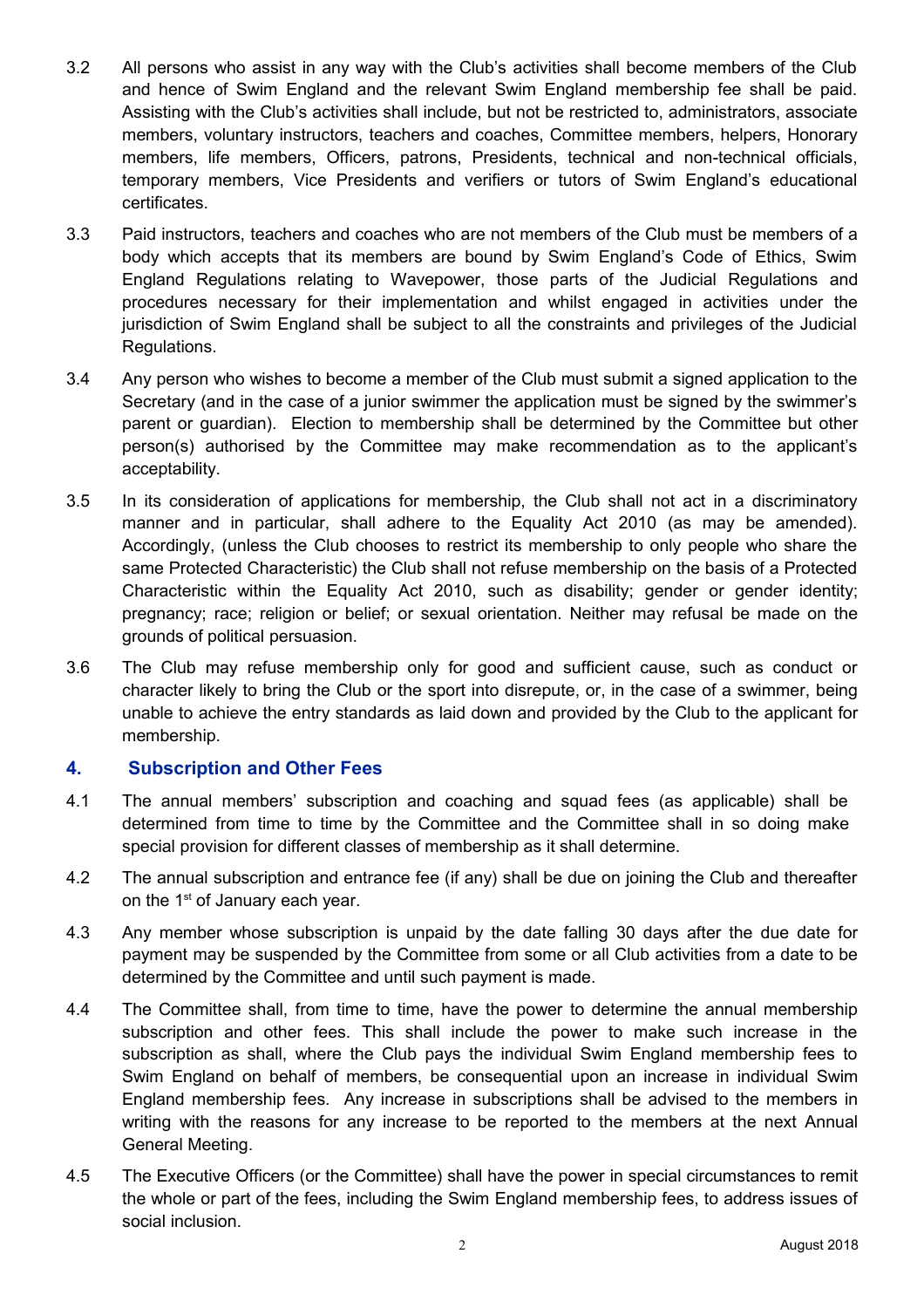# **5. Resignation**

- 5.1 A member wishing to resign membership of the Club must give to the Secretary written notice of his/her resignation. A member's resignation shall only take effect when this (Rule 5.1) has been complied with.
- 5.2 The member who resigns from the Club in accordance with Rule 5.1 above shall not be entitled to have any part of the annual membership fee or any other fees returned.
- 5.3 Notwithstanding the provisions of Rule 5.1 above a member whose subscription is more than one month in arrears shall be deemed to have resigned. Where the membership of a member shall be terminated in this way he/she shall be informed in writing that he/she is no longer a member by notice handed to him/her or sent by post to his/her last known address.
- 5.4 The Swim England Membership Department shall be informed should a member resign when still owing money or goods to the Club.

## **6. Expulsion and Other Disciplinary Action**

- 6.1 The Committee shall have power to expel a member when, in its opinion, it would not be in the interests of the Club for the individual to remain a member. The Club in exercising this power shall comply with the provisions of Rules 6.3 and 6.4 below.
- 6.2 Upon expulsion the former member shall not be entitled to have any part of the annual membership fee refunded and must return any Club or external body's trophy or trophies held forthwith. Clubs in exercising this power are required to comply with the provision of Rules 6.3 and 6.4 below.
- 6.3 The Club shall comply with the relevant Judicial Regulations for handling Internal Club Disputes Procedures ("the Procedures") as the same may be revised from time to time. (A copy of the Procedures may be obtained from the Swim England website, Swim England Handbook or from the Office of Judicial Administration).
- 6.4 A member may not be expelled or (subject to Rule 6.5 below) be made the subject of any other penalty unless the panel hearing the complaint shall unanimously vote in favour of the expulsion of (or other penalty imposed upon) the member.
- 6.5 The Officers of the Club (or any person to whom the Committee shall delegate this power) may temporarily suspend or exclude a member from particular training sessions and/or wider club activities, when in their opinion, such action is in the interests of the Club. Where such action is taken the incident or matter will thereafter be dealt with in accordance with the appropriate Judicial Regulations.

### **7. Committee**

- 7.1 The Committee shall consist of the Chairman, Vice Chairman, Secretary, Treasurer (together "the Executive Officers of the Club") and up to 10 elected members all of whom must be members of the Club. All Committee members must be not less than 18 years of age though the Committee may allow younger member(s) to attend their meetings without power to vote.
- 7.2 The Committee shall appoint a member of the Club as Welfare Officer who must be not less than 18 years of age, who should have an appropriate background and who is required to undertake appropriate training in accordance with Wavepower. The Welfare Officer will have a right to attend Committee meetings without a power to vote.
- 7.3 The Executive Officers and Committee members shall be proposed seconded and elected at the Annual General Meeting each year and shall remain in office until their successors are elected at the next Annual General Meeting and will take office when the Chairman has closed the meeting. Any vacancy occurring by resignation or otherwise may be filled by the Committee. Retiring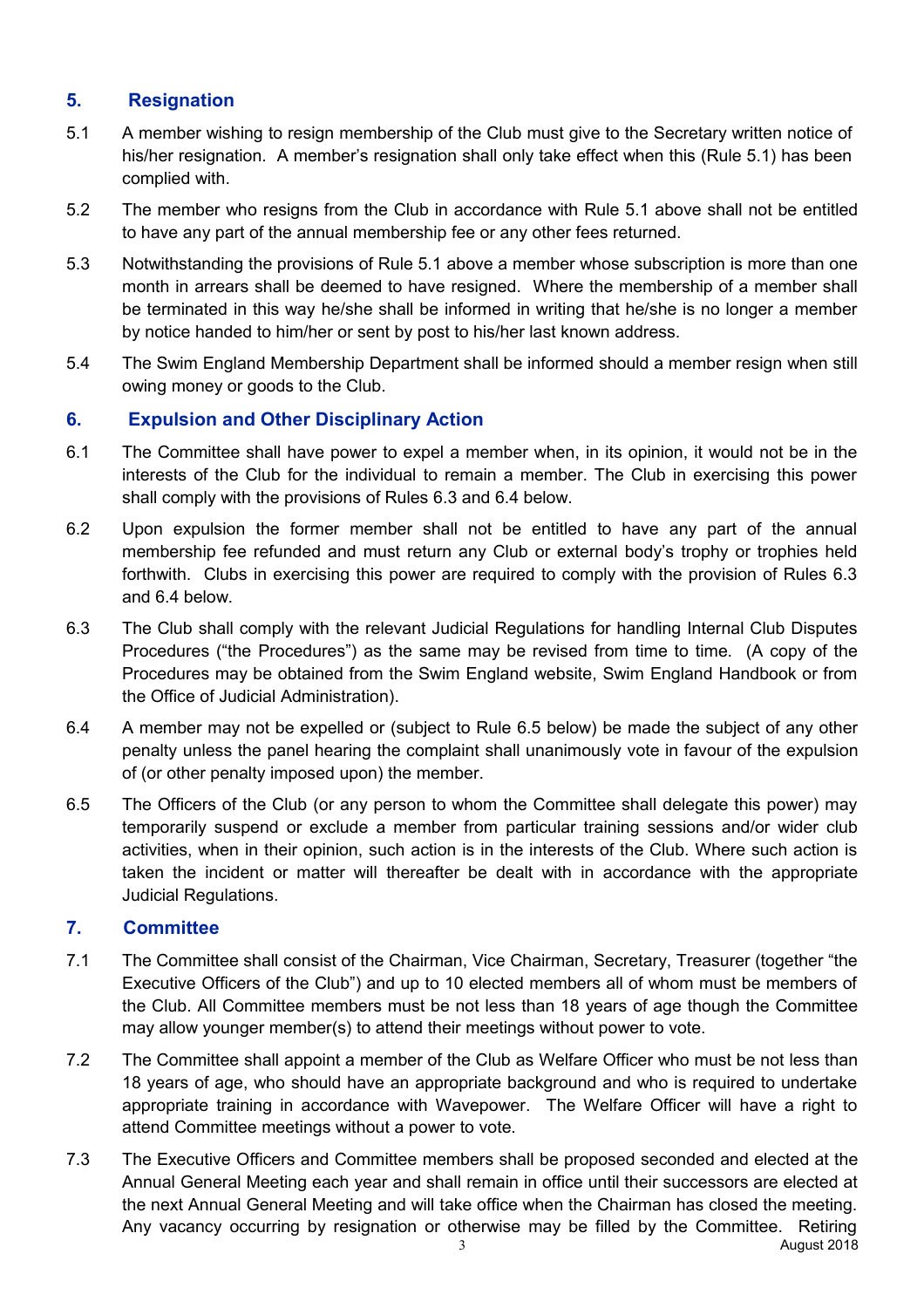Executive Officers and members of the Committee shall be eligible for re-election.

- 7.4 Committee meetings shall be held not less than *[*once a month (save where the Committee itself shall by a simple majority resolve not to meet), and the quorum of that meeting shall be such number as shall represent not less than a simple majority of the Committee members (to include not less than one Executive Officer). The Chairman and the Secretary shall have discretion to call further meetings of the Committee if they consider it to be in the interests of the Club. The Secretary shall give all the members of the Committee not less than two days oral notice of a meeting. Decisions of the Committee shall be made by a simple majority (and in the event of equality of votes the Chairman (or the acting Chairman of that meeting) shall have a casting or additional vote.) The Secretary, or in his/her absence a member of the Committee, shall take minutes.
- 7.5 In the event that a quorum is not present within 30 minutes of the published start time, a meeting shall stand adjourned to the time and date falling seven days after the date of the meeting, or such other date and time as may be determined by the Chairman. If a quorum is not present at the adjourned meeting then those Committee members attending may act for the purpose of calling a Special General Meeting of the members, to which the provisions as to minimum notice contained in Rule 11.1 shall not apply.
- 7.6 In addition to the members so elected the Committee may co-opt up to further 3 members of the Club who shall serve until the next Annual General Meeting. Co-opted members shall be entitled to vote at the meetings of the Committee and shall not be counted in establishing whether a quorum is present.
- 7.7 The Committee may from time to time appoint from among their number such sub-committees as they may consider necessary (and to remove (in whole or in part) or vary the terms of reference of such sub-committees) and may delegate to them such of the powers and duties of the Committee as the Committee may determine. All sub-committees shall periodically report their proceedings to the Committee and shall conduct their business in accordance with the directions of the Committee.
- 7.8 The Committee shall be responsible for the management of the Club and shall have the sole right of appointing and determining the terms and conditions of service of employees of the Club. The Committee shall have power to enter into contracts for the purposes of the Club on behalf of all the members of the Club. The Committee shall be responsible for ensuring that the Accounts of the Club for each financial year be examined by an independent examiner to be appointed by the members in General Meeting.
- 7.9 The members of the Committee shall be entitled to an indemnity out of the assets of the Club for all expenses and other liabilities properly incurred by them in the management of the affairs of the Club.
- 7.10 The Committee shall maintain an Accident Book in which all accidents to Club members at swimming related activities shall be recorded. Details of such accidents shall be reported to the insurers in accordance with the Accident/Incident Notification guidelines. The Club shall make an annual return to the Swim England Membership Department indicating whether or not an entry has been made in the prescribed online form.
- 7.11 The Committee shall have power to make regulations, create by-laws (see Rule 13.1) and to settle disputed points not otherwise provided for in this Constitution.

### **8. Ceremonial Positions and Honorary Members/Life Members**

8.1 The Annual General Meeting of the Club, if it thinks fit, may elect a President and Vice-Presidents. A President or Vice-President need not be a member of the Club on election but shall, *ex officio,* be an honorary member of the Club and must be included in the Club's Annual Return of Members to Swim England.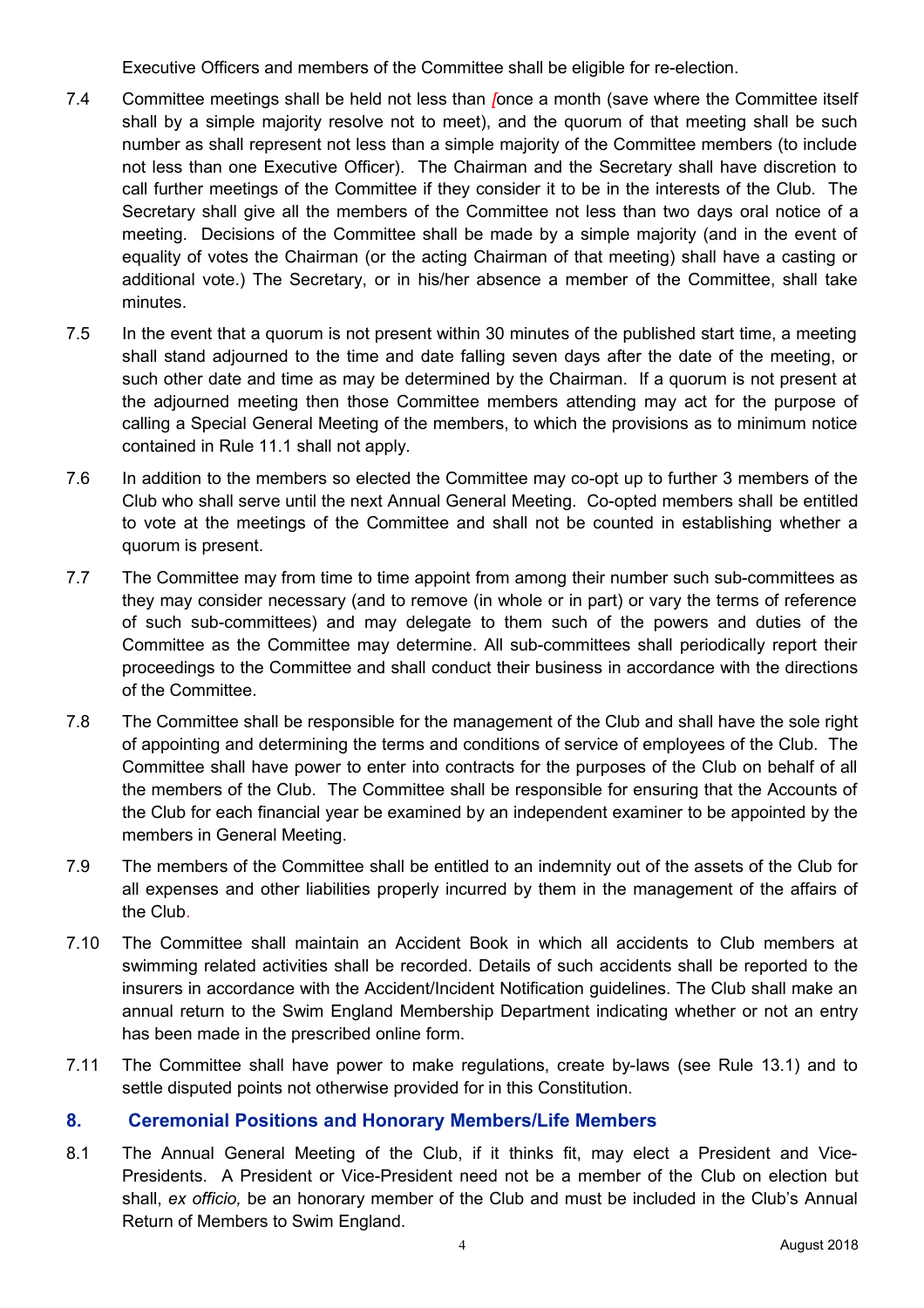8.2 The Committee may elect any person as an honorary member of the Club for such period as it thinks fit, or as a Life Member, and they shall be entitled to all the privileges of membership except that they shall not be entitled to vote at meetings and serve as Officers or on the Committee unless any such person shall have retained in addition their ordinary membership of the Club. Such honorary members and Life Members must be included in the Club's annual return as to membership.

### **9. Annual General Meeting**

- 9.1 The Annual General Meeting of the Club shall be held each year on a date in *[*May or June.*]* The date, time and venue for the Annual General Meeting shall be fixed by the Committee.
- 9.2 The purpose of the Annual General Meeting is to transact the following business:
- 9.2.1 to receive the Chairman's report of the activities of the Club during the previous year;
- 9.2.2 to receive and consider the accounts of the Club for the previous year and the report

on the accounts of the independent examiner and the Treasurer's report as to the financial position of the Club;

- 9.2.3 to remove and elect the independent examiner (who must not be a member of the Committee or a member of the family of a member of the Committee) or confirm that he/she remain in office;
- 9.2.4 to elect the Executive Officers and other members of the Committee:
- 9.2.5 to decide on any resolution which may be duly submitted in accordance with Rule 9.3.
- 9.3 Nominations for election of members to any office or for membership of the Committee shall be made in writing by the proposer and seconder to the Secretary not later than one week prior to the AGM. The nominee shall be required to indicate in writing on the nomination form his/her willingness to stand for election. Notice of any resolution proposed to be moved at the Annual General Meeting shall be given in writing to the Secretary not later than 4 weeks prior to the AGM

### **10. Special General Meeting**

10.1.1 A Special General Meeting may be called at any time by the Committee. A Special General Meeting shall be called by the Club within four weeks days of receipt by the Secretary of a requisition in writing signed by not less than seven members entitled to attend and vote at a General Meeting or, if greater, such number as represents one-tenth in number of such members, stating the purposes for which the meeting is required and the resolutions proposed.

### **11. Procedure at the Annual and Special General Meetings**

- 11.1 The Secretary shall personally be responsible for the handing out or sending to each member at his/her last known address a written agenda giving notice of the date, time and place of the General Meeting together with the resolutions to be proposed thereat at least fourteen days before the meeting and in the case of the Annual General Meeting a list of the nominees for the Committee posts and a copy of the examined accounts. The Secretary may, alternatively, with the agreement of member(s) concerned distribute these materials by e-mail or similar form of communication. The Notice of Meeting shall in addition wherever possible be displayed on the Club Notice Board where one exists.
- 11.2 The quorum for the Annual and Special General Meetings shall be seven members entitled to attend and vote at the Meeting or, if greater, such number as represents one-tenth in number of such members.
- 11.3 The Chairman, or in the Chairman's absence a member appointed by the Committee, shall take the chair. Each member present shall have one vote and resolutions shall be passed by a simple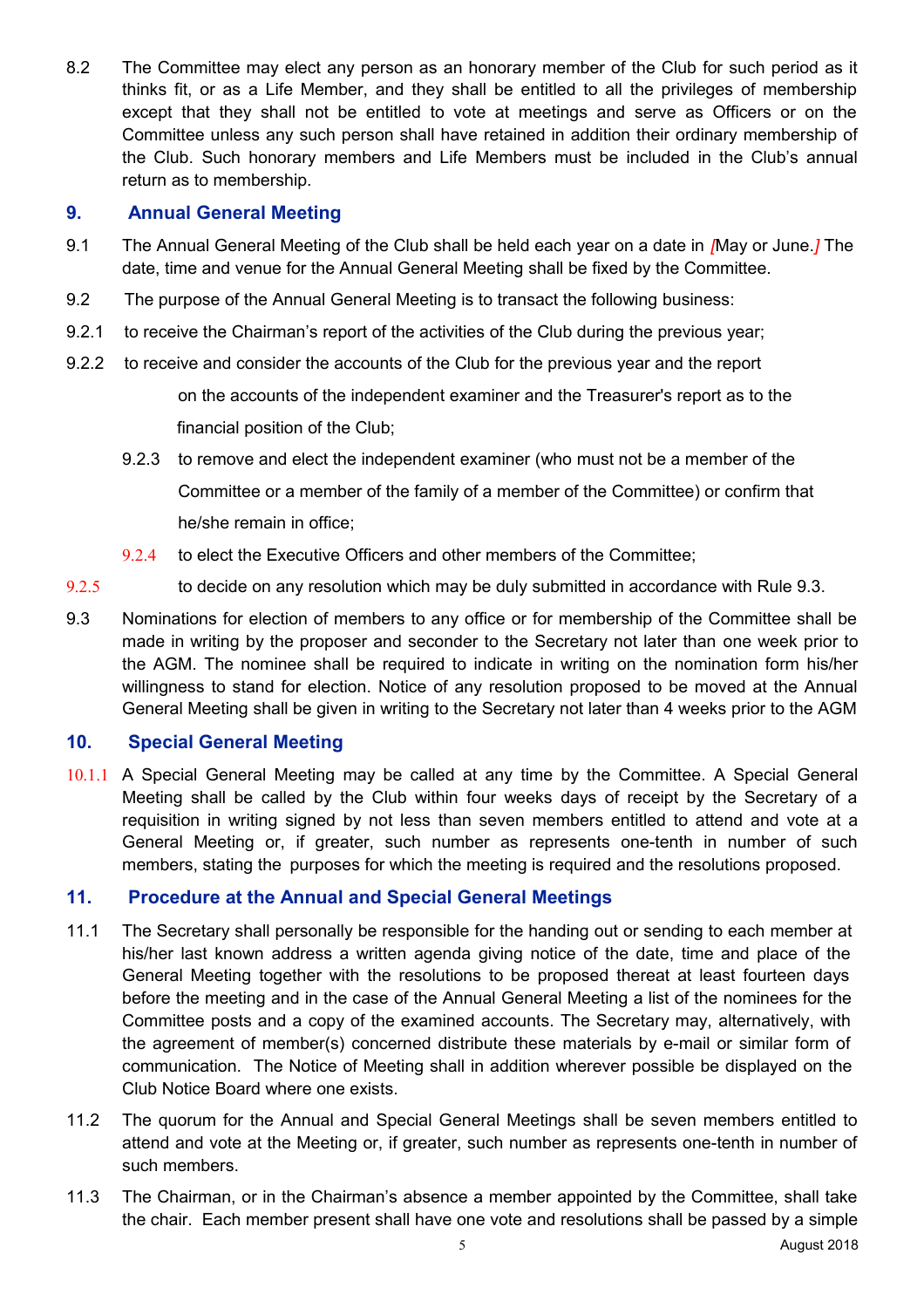majority. For the procedures for submitting resolutions to be considered at a General Meeting, members are referred to Rule 9.3. In the event of an equality of votes the Chairman shall have a casting or additional vote.

Only paid up members who have reached their 16<sup>th</sup> birthday shall be entitled to be heard and to vote on all matters. (Members who have not reached their  $16<sup>th</sup>$  birthday shall be entitled to be heard and vote only on those matters determined by the Chairman as matters concerning juniors, such as the election of club captains.)

- 11.4 The Secretary, or in his/her absence a member of the Committee, shall take minutes at the Annual and Special General Meetings.
- 11.5 The Chairman shall at all General Meetings have unlimited authority upon every question of order and shall be, for the purpose of such meeting, the sole interpreter of the Rules of the Club.

### **12. Alteration of the Rules and Other Resolutions**

- 12.1 The Rules may be altered by resolution at an Annual or Special General Meeting provided that the resolution is carried by a majority of at least (two-thirds) of members present and entitled to vote at the General Meeting. No amendment(s) to the Rules shall become effective until such amendment(s) shall have been submitted to and validated by such person as is authorised to do so by the County Association/Swim England West Midlands Region.
- 12.2 Any member shall be entitled to put any proposal for consideration at any General Meeting provided the proposal in writing shall have been handed to or posted to the Secretary of the Club so as to be received by him/her not later than four weeks prior to in the case of the Annual General Meeting or, in the case of a Special General Meeting, two weeks before the date of the meeting and thereafter the Secretary shall supply a copy of the proposal or resolution to the members in the manner provided in Rule 11.1.

#### **13. By-Laws**

13.1 The Committee shall have power to make, repeal and amend such by-laws as they may from time to time consider necessary for the well being of the Club which by-laws, repeals and amendments shall have effect until set aside by the Committee or at a General Meeting.

#### **14. Finance**

- 14.1 All moneys payable to the Club shall be received by the Treasurer and deposited in a bank account in the name of the Club. No sum shall be drawn from that account except by cheque signed by two of the three signatories who shall be the Chairman, Secretary and Treasurer. Any monies not required for immediate use may be invested as the Committee in its discretion think fit.
- 14.2 The income and property of the Club shall be applied only in furtherance of the objects of the Club and no part thereof shall be paid by way of bonus, dividend or profit to any members of the Club, (save as set out in Rule 17.3.).
- 14.3 The Committee shall have power to authorise the payment of remuneration and expenses to any Officer, member or employee of the Club and to any other person or persons for services rendered to the Club.
- 14.4 The financial transactions of the Club shall be recorded by the Treasurer in such manner as the Committee thinks fit.
- 14.5 The financial year of the Club shall be the period commencing on  $1<sup>st</sup>$  November and ending on 31<sup>st</sup> October. Any change to the financial year shall require the approval of the members in a General Meeting.
- 14.6 The Committee shall retain all financial records relating to the club and copies of Minutes of all meetings for a minimum period of six years.